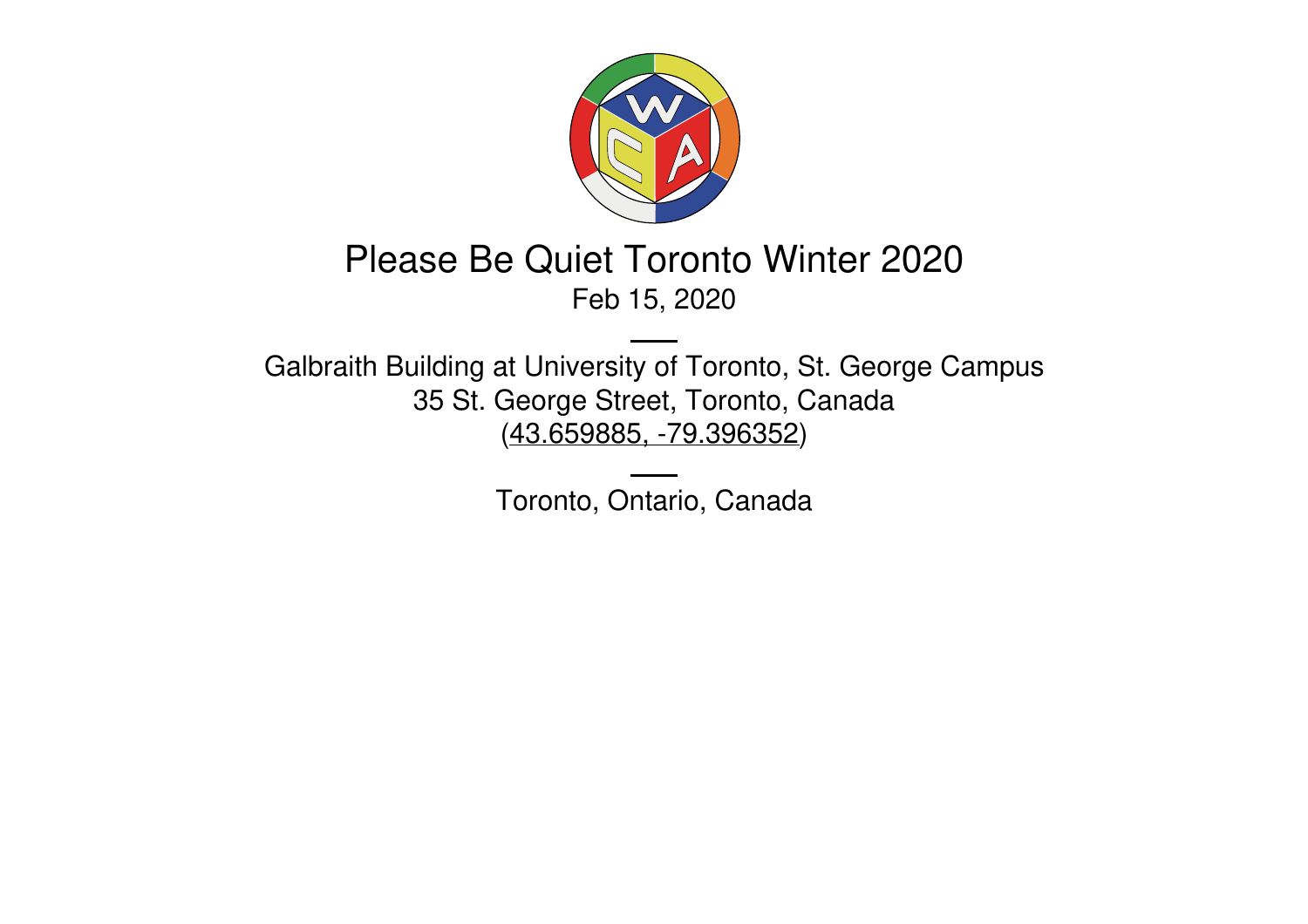## **Events**

| Event         | Round       | Format                       | <b>Time limit</b>                 | <b>Proceed</b> |
|---------------|-------------|------------------------------|-----------------------------------|----------------|
| W             | Final       | Bo1 / Mo3<br>Cutoff: 4:00.00 | 10:00.00                          |                |
| W             | Final       | Bo1 / Mo3<br>Cutoff: 5:30.00 | 10:00.00                          |                |
|               | First round | Bo <sub>3</sub>              | 15:00.00 cumulative               | Top 12         |
| 10            | Final       | Bo <sub>3</sub>              | 9:00.00 cumulative                |                |
| : (           | Final       | Bo <sub>3</sub>              | 1:00:00.00 cumulative             |                |
| ال            | Final       | Bo <sub>3</sub>              | 1:15:00.00                        |                |
| $\frac{1}{2}$ | Final       | Bo <sub>2</sub>              | 10:00.00 per cube, up to 60:00.00 |                |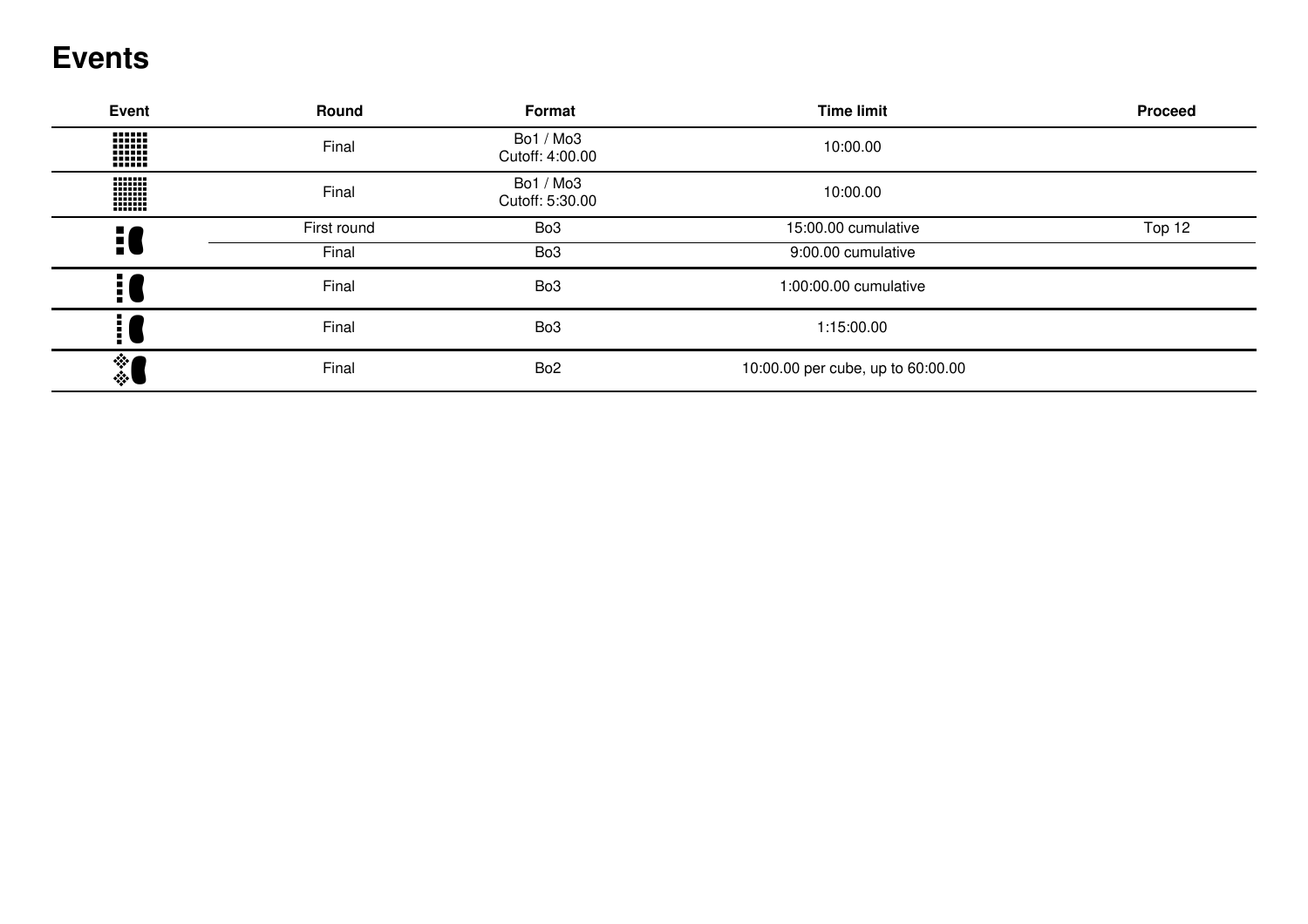# **Schedule for Saturday (February 15, 2020)**

| <b>Start</b> | End      | <b>Activity</b>                          | Format                       | <b>Time limit</b>                 | <b>Proceed</b> |
|--------------|----------|------------------------------------------|------------------------------|-----------------------------------|----------------|
| 09:00 AM     | 09:30 AM | <b>Check-In</b>                          |                              |                                   |                |
| 09:30 AM     | 10:25 AM | 10<br>3x3x3 Blindfolded First round      | Bo <sub>3</sub>              | 15:00.00 cumulative               | Top 12         |
| 10:25 AM     | 11:05 AM | WW<br>6x6x6 Cube Final<br>mm             | Bo1 / Mo3<br>Cutoff: 4:00.00 | 10:00.00                          |                |
| 11:05 AM     | 12:05 PM | W<br><b>7x7x7 Cube Final</b>             | Bo1 / Mo3<br>Cutoff: 5:30.00 | 10:00.00                          |                |
| 12:05 PM     | 01:20 PM | ै<br>3x3x3 Multi-Blind Final (Attempt 1) | Bo <sub>2</sub>              | 10:00.00 per cube, up to 60:00.00 |                |
| 01:20 PM     | 01:40 PM | Lunch                                    |                              |                                   |                |
| 01:40 PM     | 03:05 PM | 10<br>4x4x4 Blindfolded Final            | Bo <sub>3</sub>              | 1:00:00.00 cumulative             |                |
| 03:05 PM     | 04:10 PM | ै<br>3x3x3 Multi-Blind Final (Attempt 2) | Bo <sub>2</sub>              | 10:00.00 per cube, up to 60:00.00 |                |
| 04:10 PM     | 04:40 PM | 10<br>3x3x3 Blindfolded Final            | Bo <sub>3</sub>              | 9:00.00 cumulative                |                |
| 04:40 PM     | 04:45 PM | <b>Awards</b>                            |                              |                                   |                |
| 04:50 PM     | 06:15 PM | i C<br>5x5x5 Blindfolded Final           | Bo <sub>3</sub>              | 1:15:00.00                        |                |